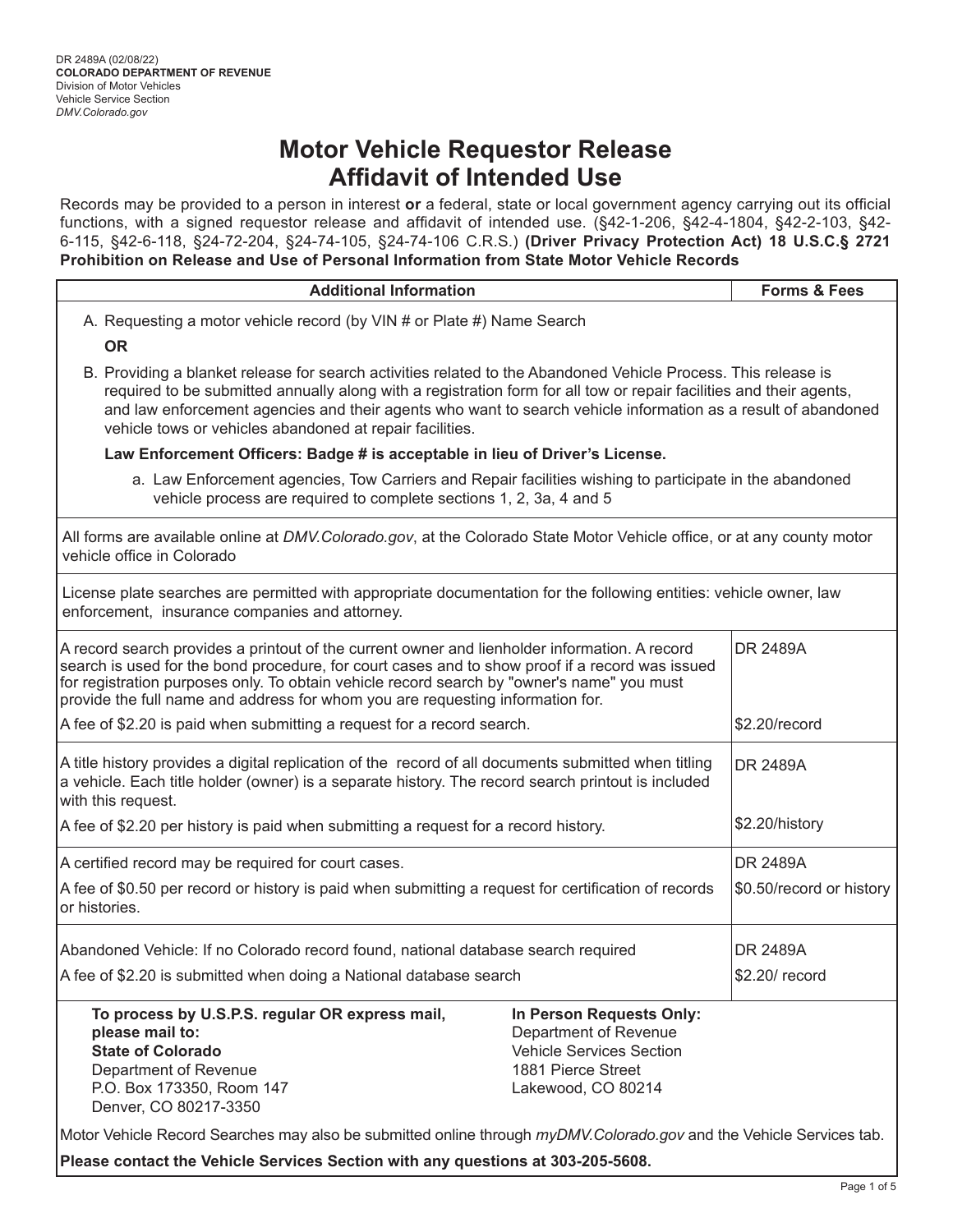| Section 1 - Name of Person and/or Agency Requesting Information                                                                                                                                                                                                                                                                     |  |                                         |  |  |  |                                                                                                                                                                         |  |                           |  |              |  |     | To purchase a record other than your own, you must                                         |  |
|-------------------------------------------------------------------------------------------------------------------------------------------------------------------------------------------------------------------------------------------------------------------------------------------------------------------------------------|--|-----------------------------------------|--|--|--|-------------------------------------------------------------------------------------------------------------------------------------------------------------------------|--|---------------------------|--|--------------|--|-----|--------------------------------------------------------------------------------------------|--|
| Name                                                                                                                                                                                                                                                                                                                                |  |                                         |  |  |  | declare your intended use of that record, paraphrased<br>below in Section 3, or you must have the signature of<br>the person in interest authorizing you to inspect the |  |                           |  |              |  |     |                                                                                            |  |
| <b>Email Address</b>                                                                                                                                                                                                                                                                                                                |  |                                         |  |  |  | record. If you are acting as an authorized user, you must<br>identify the company or entity on whose behalf you are<br>requesting the record.                           |  |                           |  |              |  |     |                                                                                            |  |
| <b>Address</b>                                                                                                                                                                                                                                                                                                                      |  |                                         |  |  |  |                                                                                                                                                                         |  |                           |  |              |  |     | This application is subject to approval and<br>additional information/documentation may be |  |
| State<br><b>ZIP</b><br>City                                                                                                                                                                                                                                                                                                         |  |                                         |  |  |  |                                                                                                                                                                         |  | required. §42-1-206 C.R.S |  |              |  |     |                                                                                            |  |
| FEIN (if applicable)                                                                                                                                                                                                                                                                                                                |  |                                         |  |  |  |                                                                                                                                                                         |  |                           |  |              |  |     |                                                                                            |  |
| <b>Section 2 - Name Search</b>                                                                                                                                                                                                                                                                                                      |  |                                         |  |  |  |                                                                                                                                                                         |  |                           |  |              |  |     |                                                                                            |  |
| <b>First Name</b>                                                                                                                                                                                                                                                                                                                   |  | Last Name                               |  |  |  |                                                                                                                                                                         |  |                           |  |              |  |     | Middle Initial                                                                             |  |
| <b>Address</b>                                                                                                                                                                                                                                                                                                                      |  |                                         |  |  |  |                                                                                                                                                                         |  |                           |  |              |  |     |                                                                                            |  |
|                                                                                                                                                                                                                                                                                                                                     |  |                                         |  |  |  |                                                                                                                                                                         |  |                           |  |              |  |     |                                                                                            |  |
| City                                                                                                                                                                                                                                                                                                                                |  | County                                  |  |  |  |                                                                                                                                                                         |  |                           |  | <b>State</b> |  | ZIP |                                                                                            |  |
| <b>OR Vehicle Search</b>                                                                                                                                                                                                                                                                                                            |  |                                         |  |  |  |                                                                                                                                                                         |  |                           |  |              |  |     |                                                                                            |  |
| Vehicle Identification Number (VIN)                                                                                                                                                                                                                                                                                                 |  |                                         |  |  |  |                                                                                                                                                                         |  |                           |  |              |  |     |                                                                                            |  |
| Year<br>Make<br>Body                                                                                                                                                                                                                                                                                                                |  | Title (if available) or License Plate # |  |  |  |                                                                                                                                                                         |  |                           |  |              |  |     |                                                                                            |  |
| Section 3 (If no box is checked in section 3, applicant must check applicable box in section 3a)                                                                                                                                                                                                                                    |  |                                         |  |  |  |                                                                                                                                                                         |  |                           |  |              |  |     |                                                                                            |  |
| Attached is a written consent of the person whose record is being requested using a Power of Attorney or Letter<br>of Authorization from the vehicle owner of record.                                                                                                                                                               |  |                                         |  |  |  |                                                                                                                                                                         |  |                           |  |              |  |     |                                                                                            |  |
| This is my record.                                                                                                                                                                                                                                                                                                                  |  |                                         |  |  |  |                                                                                                                                                                         |  |                           |  |              |  |     |                                                                                            |  |
| <b>REQUIRED:</b> Per §24-74-105 C.R.S., Is this request being completed for the purpose of investigating for, participating in,                                                                                                                                                                                                     |  |                                         |  |  |  |                                                                                                                                                                         |  |                           |  |              |  |     |                                                                                            |  |
| cooperating with, or assisting in Federal Immigration Enforcement?                                                                                                                                                                                                                                                                  |  |                                         |  |  |  |                                                                                                                                                                         |  |                           |  |              |  |     | Yes* $\Box$ No                                                                             |  |
| *If yes, please submit a copy of the warrant, court order or subpoena.                                                                                                                                                                                                                                                              |  |                                         |  |  |  |                                                                                                                                                                         |  |                           |  |              |  |     |                                                                                            |  |
| Section 3a - Information may be used only for the following approved, permissible, use: (Must check 1 box only)                                                                                                                                                                                                                     |  |                                         |  |  |  |                                                                                                                                                                         |  |                           |  |              |  |     |                                                                                            |  |
| For use by any government agency, including any court or law enforcement agency, in carrying out it's functions, or any<br>private person or entity acting on behalf of a Federal, State, or Local Government agency in carrying out its functions;                                                                                 |  |                                         |  |  |  |                                                                                                                                                                         |  |                           |  |              |  |     |                                                                                            |  |
| An agency charged with driver/motor vehicle safety or theft including: motor vehicle product alterations, recalls,<br>advisories, motor vehicle performance monitoring, motor vehicle parts/dealers, motor vehicle market research or<br>surveys, removal of non-owner records from original records of motor vehicle manufacturers |  |                                         |  |  |  |                                                                                                                                                                         |  |                           |  |              |  |     |                                                                                            |  |
| A business that conducts research activities, and for use in producing statistical reports, so long as the personal<br>information is not published, re-disclosed, or used to contact the parties in interest                                                                                                                       |  |                                         |  |  |  |                                                                                                                                                                         |  |                           |  |              |  |     |                                                                                            |  |
| In connection with a civil, criminal, administrative, or arbitral proceeding in any court or before a self-regulatory<br>body, including process service, investigation, execution of judgment or pursuant to a court order                                                                                                         |  |                                         |  |  |  |                                                                                                                                                                         |  |                           |  |              |  |     |                                                                                            |  |
| An insurer or insurance support agency in connection with claims, investigations, anti-fraud activities, rating, or underwriting                                                                                                                                                                                                    |  |                                         |  |  |  |                                                                                                                                                                         |  |                           |  |              |  |     |                                                                                            |  |
| To provide notice to owners of towed or impounded vehicles. Copy of tow ticket is required.                                                                                                                                                                                                                                         |  |                                         |  |  |  |                                                                                                                                                                         |  |                           |  |              |  |     |                                                                                            |  |
| Research activity to verify if record is "Junk", "Salvage", or "Rebuilt from Salvage". Copy of ownership document is required.                                                                                                                                                                                                      |  |                                         |  |  |  |                                                                                                                                                                         |  |                           |  |              |  |     |                                                                                            |  |
| Bonding for title or Application for Assigned ID. Copy of Certified VIN Inspection is required (DR 2704, if Colorado)                                                                                                                                                                                                               |  |                                         |  |  |  |                                                                                                                                                                         |  |                           |  |              |  |     |                                                                                            |  |
| By a business that will use the information to verify the accuracy of information submitted by individuals for the<br>purpose of preventing fraud, pursuing legal remedies against, or recovering a debt or security interest.                                                                                                      |  |                                         |  |  |  |                                                                                                                                                                         |  |                           |  |              |  |     |                                                                                            |  |
| By a Colorado insurer, or a salvage pool that is licensed as a Colorado used motor vehicle dealer, that is subject to<br>an insurance claim or being possessed by a salvage pool.                                                                                                                                                   |  |                                         |  |  |  |                                                                                                                                                                         |  |                           |  |              |  |     |                                                                                            |  |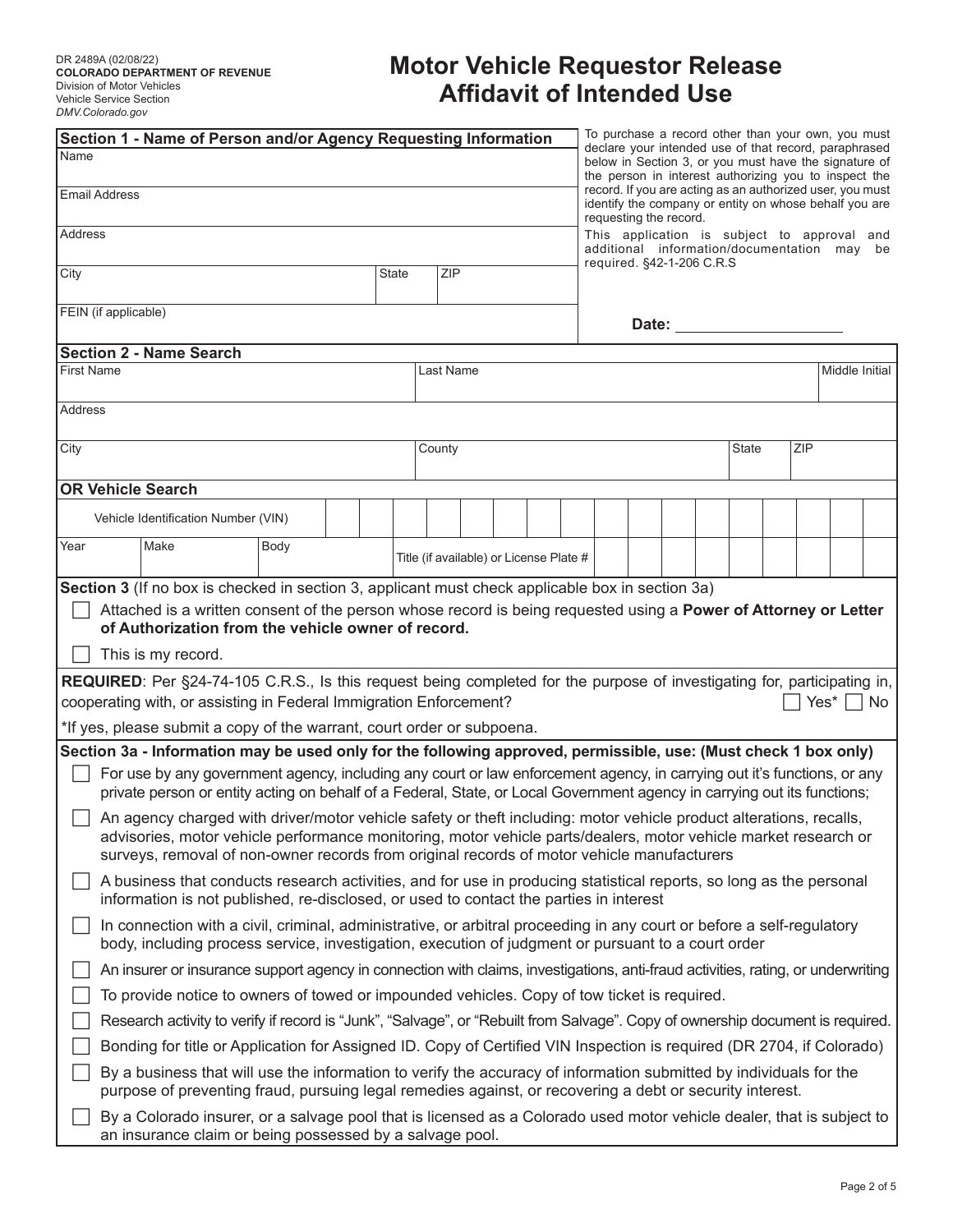| Section 4 - Additional Information (Check if applicable)                                                                                                                                                                                                                                                                                         |                         |                     |                 |              |  |  |  |  |  |  |
|--------------------------------------------------------------------------------------------------------------------------------------------------------------------------------------------------------------------------------------------------------------------------------------------------------------------------------------------------|-------------------------|---------------------|-----------------|--------------|--|--|--|--|--|--|
|                                                                                                                                                                                                                                                                                                                                                  |                         |                     |                 |              |  |  |  |  |  |  |
| Process Server Copy of the front page of Summons must be attached                                                                                                                                                                                                                                                                                |                         |                     |                 |              |  |  |  |  |  |  |
| Court Order Copy of the front page of Court Order must be attached                                                                                                                                                                                                                                                                               |                         |                     |                 |              |  |  |  |  |  |  |
|                                                                                                                                                                                                                                                                                                                                                  |                         |                     |                 |              |  |  |  |  |  |  |
|                                                                                                                                                                                                                                                                                                                                                  |                         |                     |                 |              |  |  |  |  |  |  |
|                                                                                                                                                                                                                                                                                                                                                  |                         |                     |                 |              |  |  |  |  |  |  |
|                                                                                                                                                                                                                                                                                                                                                  |                         |                     |                 |              |  |  |  |  |  |  |
| <b>Section 5</b><br>Under Penalty of Perjury, I attest that I shall not obtain, re-sell, transfer, or use the information in any manner<br>prohibited by law. I understand that motor vehicle records that are obtained, resold, or transferred for purposes<br>prohibited by law may subject me to civil penalties under federal and state law. |                         |                     |                 |              |  |  |  |  |  |  |
| <b>Print Name</b>                                                                                                                                                                                                                                                                                                                                | Driver's License Number | <b>Badge Number</b> |                 | <b>State</b> |  |  |  |  |  |  |
| Signature                                                                                                                                                                                                                                                                                                                                        |                         |                     | Date (MM/DD/YY) |              |  |  |  |  |  |  |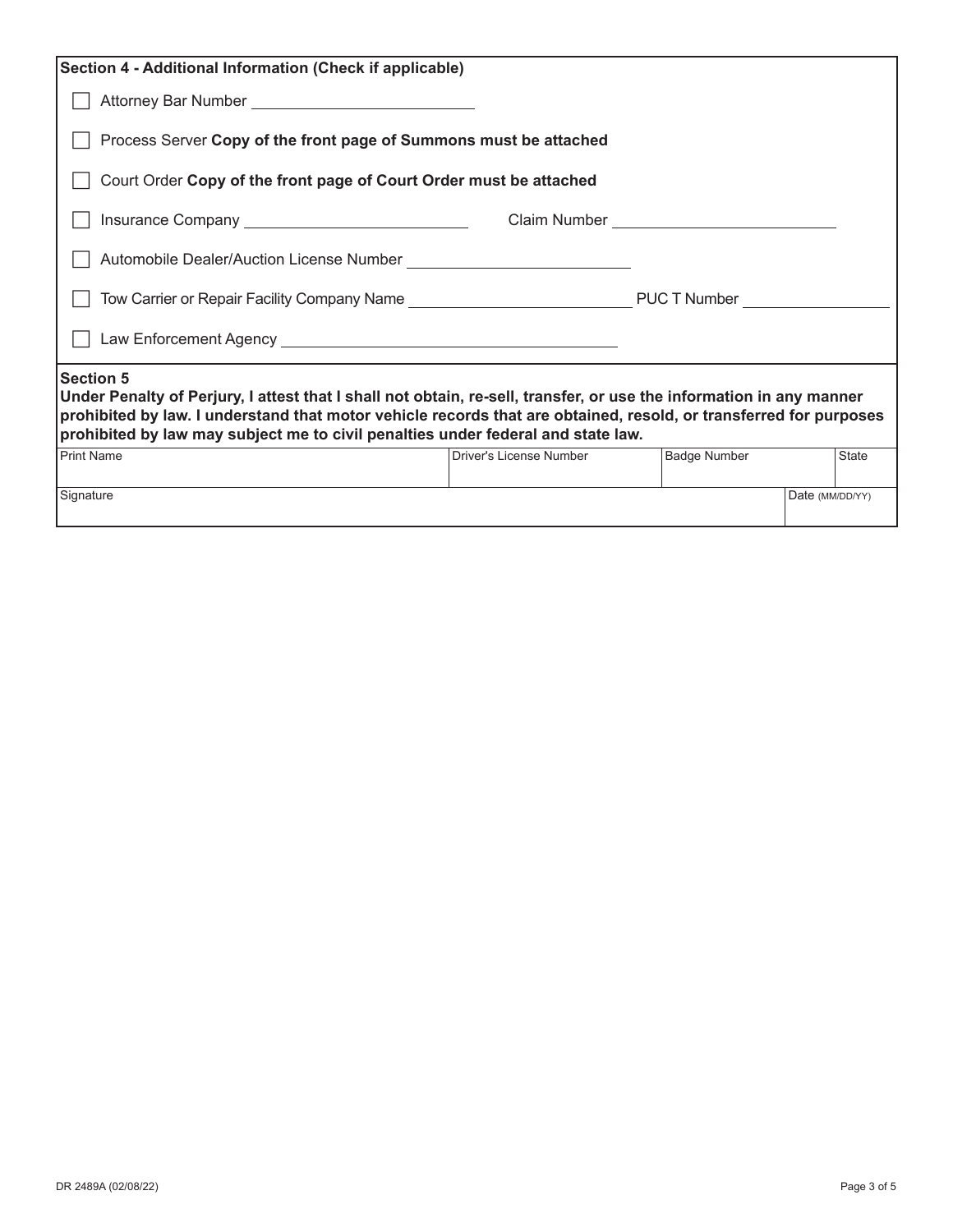| Vehicle Identification Number<br>(VIN)                                 |                                                                                                                                                        |      |  |                    |                      |  |  |  |  |  |  |  |  |  |
|------------------------------------------------------------------------|--------------------------------------------------------------------------------------------------------------------------------------------------------|------|--|--------------------|----------------------|--|--|--|--|--|--|--|--|--|
| Year                                                                   | Make                                                                                                                                                   | Body |  | or License Plate # | Title (if available) |  |  |  |  |  |  |  |  |  |
| Type of Record Data/ Information (Mandatory, unless bonding for title) |                                                                                                                                                        |      |  |                    |                      |  |  |  |  |  |  |  |  |  |
| Federal and State laws.                                                | Disclose what data/ information is to be included in the record search. Information released will be limited to data/ information that is permitted by |      |  |                    |                      |  |  |  |  |  |  |  |  |  |

I certify, under penalty of perjury in the second degree, that the above facts are true and correct to the best of my knowledge.

Signature Date (MM/DD/YY)